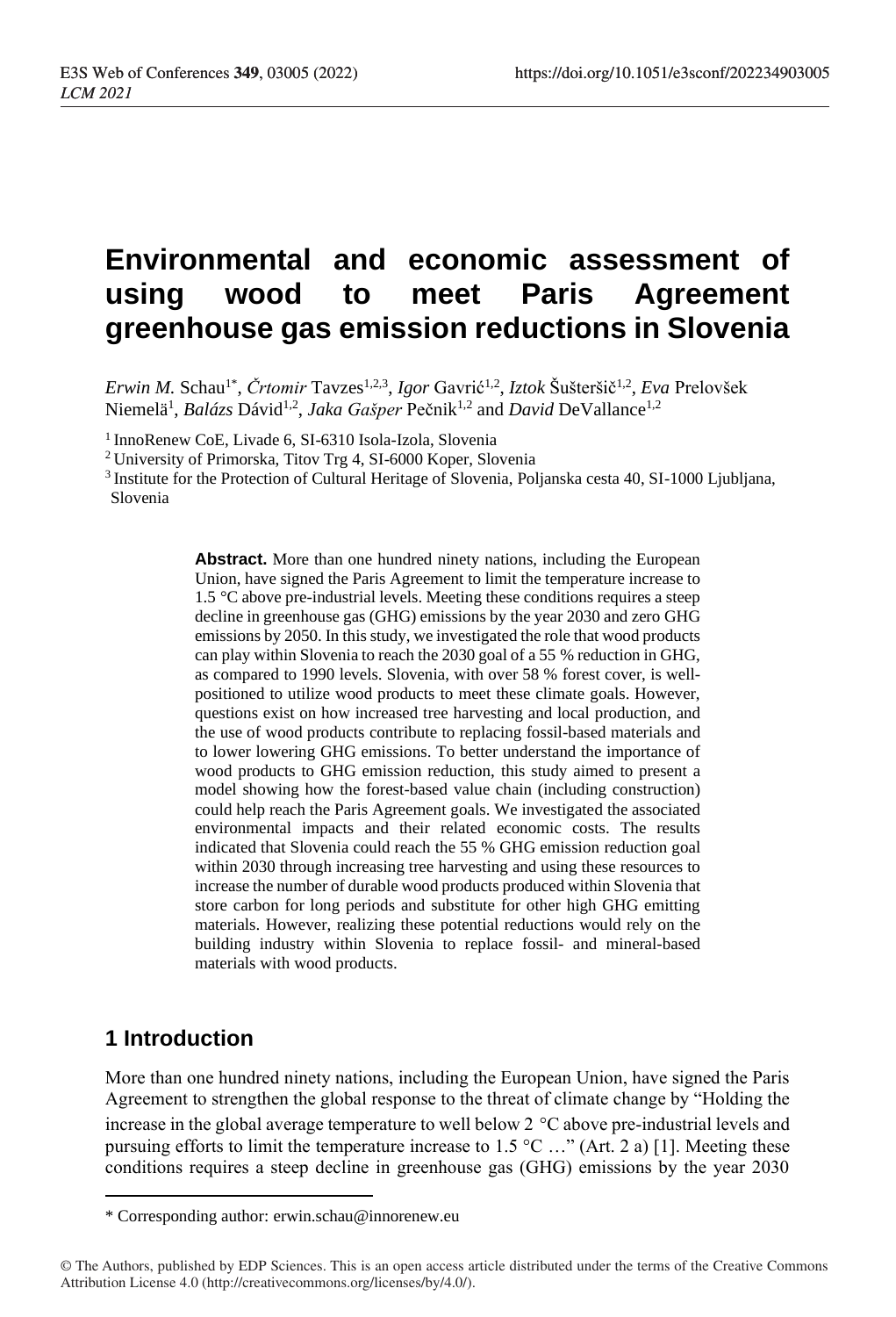(with a 55 % reduction goal) and zero emissions by 2050 [2]). Slovenia emitted 14.2 million t  $CO<sub>2</sub>e$  in the reference year 1990, but 17 million t  $CO<sub>2</sub>e$  in 2019 (total excluding memo items) [3] and therefore would need to reduce the GHG emissions by 10.6 million t  $CO<sub>2</sub>$ e by 2030. Given the availability of timber within Slovenia, the country is well-positioned to utilize wood products to meet these climate goals.

Specifically, forests in Slovenia cover 58 % of the total area with 1 million ha of economic value [4]. From 2016 – to 2020, the annual harvest in Slovenia accounted for an average of 5.3 million gross cubic meters  $(m<sup>3</sup>)$  of timber removal. The production of woodbased products during this period averaged 4.8 million  $m<sup>3</sup>$ , with a majority of 75 % being the production of industrial wood. Within industrial wood products' manufacturing, 78 % of the timber utilized came from softwood species. The largest use thereof, 75 %, was as sawlogs and veneer. Of hardwoods, the largest use, 56 %, was for heating. In recent years, the consumption of roundwood was, on average, 3 million  $m<sup>3</sup>$ , for which an average of 2 million  $m<sup>3</sup>$  was represented by industrial wood [5].

Given these current harvesting and utilization rates, a key question is, how local production and use of wood products and increased tree harvesting contribute to replacing fossil-based materials and lowering GHG emissions. Today, logs harvested in Slovenia are mainly used as firewood or are exported, as the necessary processing capacity within Slovenia is missing to transform them into higher-value wood products (e.g., building materials and composites). Given this situation of low-value utilization and exporting, the Wood Industry Directorate of the Slovenian Ministry of Economic Development and Technology (MEDT) has set the following goals [6]:

- $\bullet$  To process 3 million  $m^3$  roundwood in Slovenia each year (today:  $1.8$  million  $m<sup>3</sup>$ )
- To increase turnover to at least EUR 2.5 billion per year (from EUR 1.2 billion)
- To increase the added value in the wood sector to the level on par with the average for other Slovenian processing industries
- To increase the number of employees in the wood industry to  $18,000 20,000$

In close cooperation with MEDT, this research investigated optimizing the economic and environmental (carbon footprint) impact of the use of 3 million  $m<sup>3</sup>$  of timber in Slovenia up to 2030 (7 years, from the end of 2022). To better understand the importance of wood products in reducing GHG emissions, this study aimed to present a model showing how the forest-based value chain, including construction, could help reach the Paris Agreement goals. We investigated the associated environmental impacts, with a focus on climate change and the related economic implications.

## **2 Methods and data**

To investigate optimizing the economic and environmental (carbon footprint) impact of the Slovenian wood-value chain, the study first extrapolated current wood production patterns and volume to reach the 3 million  $m<sup>3</sup>$  wood production goal. In doing this, each type of wood product group was defined. Then a calculation of expected revenues for the different product groups was performed. Once determined, an optimization model was used to obtain optimal quantities of wood for different product groups to maximize expected revenue. Once the volumes of each product group were optimized, an estimation of carbon footprints and average GHG savings (substitution factors) was determined for individual products within each product group. Finally, the optimization model was then used to calculate expected revenue and potential total GHG savings in three scenarios based on different levels of state contribution to investment: basic; higher prices; and advanced. Lower investment (basic) assumed just enlarging the volume of processed wood. Intermediate investment (higher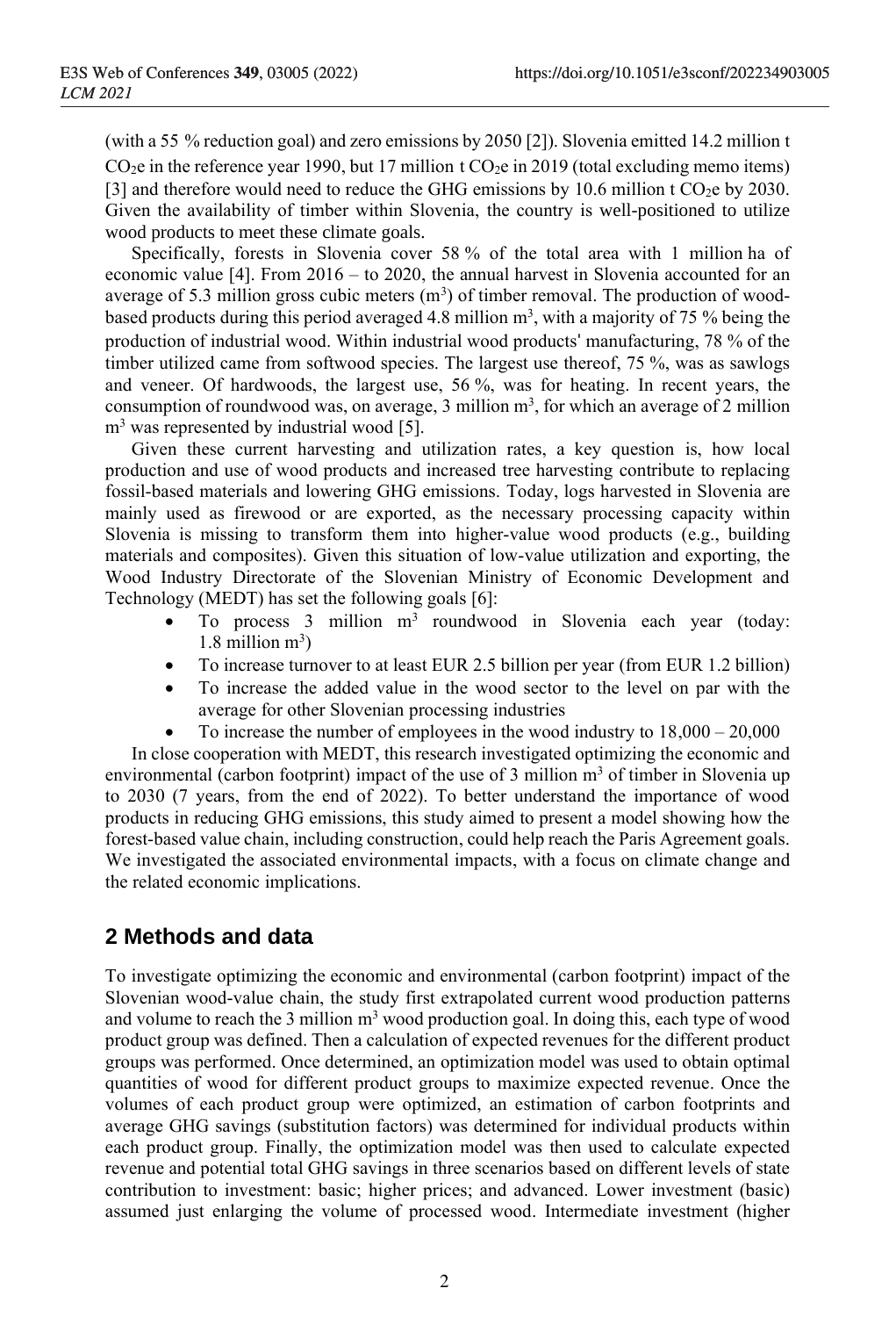prices) adds technological improvement to achieve better prices of currently manufactured products. Advanced investment changes the structure of production (e.g., more high-end products, biorefining, etc.).

#### **2.1 Product groups**

Twelve wood-based product groups were identified as a result of the discussion between the MEDT and the researchers based on the most common engineered wood products currently used in construction, pulp and paper, bio-refining, and energy sectors. In each group, wood-based products were compared with non-wood-based alternatives possessing similar performance properties. Table 1 shows an example of a product group and one of the individual wood products and substitution materials for use ventilated roofs or ventilated façades. The rest of the product groups and individual products are shown in detail in the supplementary materials.

**Tab 1**: Example of selected products in Group 1, their descriptions, and calculated quantities. (\*Non-wood-based products chosen for comparison study).

| <b>Product group</b> |              | <b>Product Name</b>            | <b>Product Description</b>         | Volume          | <b>Mass</b> |
|----------------------|--------------|--------------------------------|------------------------------------|-----------------|-------------|
| No                   | <b>Name</b>  |                                |                                    | $\mathrm{Im}^3$ | [kg]        |
|                      | Sawn<br>wood | Wooden batten                  | $b/h = 5/5$ cm, $L = 100$ cm       | 0.0025          | 1.05        |
|                      |              | *Aluminium "U" channel profile | $b/h/t = 50/50/3$ mm, $L = 100$ cm | 0.00043         | 1.17        |
|                      |              | * Steel "U" channel profile    | $b/h/t = 50/50/2$ mm, $L = 100$ cm | 0.00029         | 2.26        |

For each of the product groups, expected revenues (market prices of materials, intermediate products, and products) were collected directly from wood products companies and re-sellers (personal communication) and online sources, as needed.

#### **2.2 Optimization and carbon footprint**

To optimize the distribution of wood and associated residual materials according to the constraints of MEDT, a linear programming (LP) mathematical model was formulated to characterize the flow of resources among different product groups. The model is presented in the Supplementary material. As an input, the model receives the available roundwood biomass, the various product groups, and their most important characteristics. The following characteristics were considered: resources to be allocated; the ratio of residuals after processing the input; volume needed for a unit of product; and revenue for a unit of product. Solving this model with an optimization tool resulted in the optimal distribution of the primary and residual resources between the product groups.

The carbon footprint of the wood-based products within the defined product groups and their non-wooden counterparts was assessed using standardised life cycle assessment methods (ISO 14040) with the use of ecoinvent v 3 [7] to provide life cycle inventory data. A cradle-to-gate assessment was performed, starting with the provisions of fuel and equipment needed for forestry/timber harvesting activities, building and maintenance of forest roads, and processing activities (e.g., debarking and sawing) to result in the finished products. For building materials, this equals an A1-A3 scope according to EN 15804+A2:2019 [8]. The chosen impact assessment method was the EU recommended Environmental Footprint/EN 15804:A2:2019<sup>†</sup>, as this procedure includes the most up-to-date characterisation factors for climate change according to IPCC 2013 [9]. The potential GHG

<sup>&</sup>lt;sup>†</sup> Compared to the Environmental Footprint, the EN 15804 (2019) differs for the characterisation factors (CFs) of biogenic  $CO_2$  uptake and emissions, which were set in the EN 15804 standard as equal to "-1" ( $CO_2$  uptake) and "+1"  $(CO<sub>2</sub>$  release).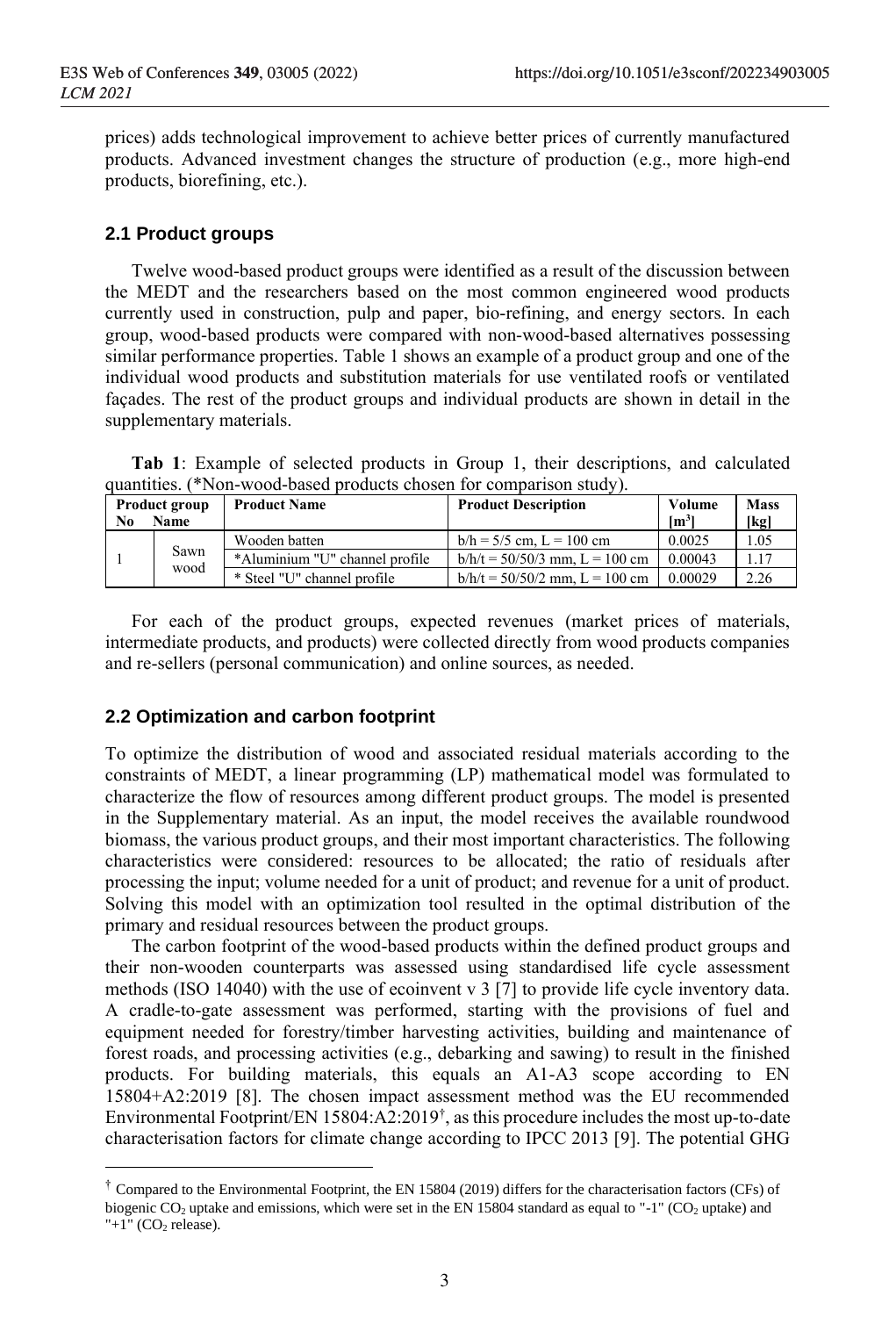savings were then calculated as the difference in the carbon footprint of the selected woodbased and non-wooden products within each product group, multiplied by the volume of wood (knowing the volume of wood in each representative wooden product) that the Model allocated to each product group (substitution effect). Carbon storage potential was calculated per each product group from the therein allocated wood volume (sequestration effect). The final result was the addition of all the product groups' potential substitution and sequestration effects.

#### **2.3 Data used and assumptions**

The investment costs were set directly by MEDT, as medium-term Slovenia's budget projections, combined with expectations from the European Structural and Investment Funds (ESIF) contributions. Conversion factors for roundwood biomass were obtained from UNECE/FAO [10]. Ecoinvent [7] was used (unless for the group biorefinery product [11]) to calculate the carbon footprint of wood products and their non-biobased substitutions. Prices used in the calculations for potential revenue are from November 2020 and underlie temporal variation. Especially in 2021, the prices have increased significantly [12].

### **3 Results**

The model allocated 2.7 million  $m<sup>3</sup>$  raw wood in the case of basic (B) and higher price (HP) scenario and 2.8 million  $m<sup>3</sup>$  in the advanced (A) scenario. Figure 1 shows the breakdown of the different product groups and residual streams.





On the left axis, the wood flows (stacked column) with products and residuals on the top are depicted. Sawn wood, wood composite plates, and biorefinery products are allocated the highest amount of roundwood. Sawn construction timber and wood wool receive no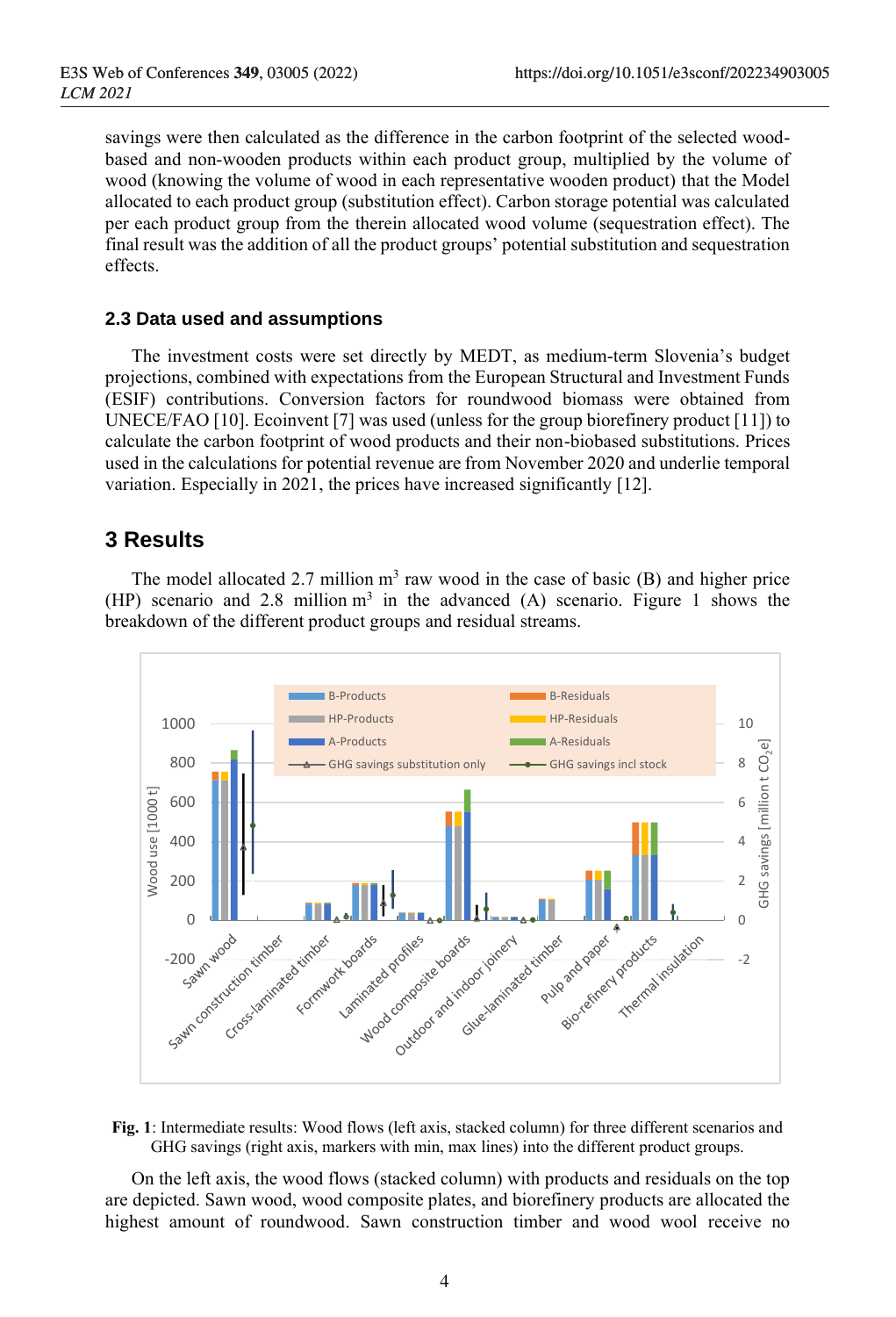allocation of roundwood in the model because their potential price was lower than all the other product groups. The basic and high price scenarios were equal in terms of wood allocation, while the advanced scenario allocated more roundwood to sawn wood and wood composite boards. On the right axis in Fig 1, the GHG savings, excluding and including stock effects for each of the product groups are shown. The sawn wood product group showed the highest GHG savings  $(3.7 \text{ million tonnes CO}_2e)$  for substitution of other materials. When including stock effects, the GHG savings increased to 4.8 million tonnes  $CO<sub>2</sub>e$ . For the other product categories, the GHG savings were more moderate. For those product categories where there is no wood flow, the GHG savings are naturally non-existent. Figure 2 shows the final GHG savings' results.



**Fig. 2**: Environmental (left axis, stacked column) and economic (right axis, markers) results

The final environmental results here expressed as GHG savings due to substitution and sequestration, are relatively equal for the three different scenarios, due to the same amount of wood entering the model, starting with 4 million tonnes per year (after 2030) of substitution and 7 million tonnes of  $CO<sub>2</sub>e$  stored in stock for the basic scenario. The higher price scenario does not notably change the environmental results. In the added value scenario, substitution savings rose to 4.5 million t  $CO<sub>2</sub>e$  while the sequestration effect remained the same which resulted in a total of  $11.5$  million t CO<sub>2</sub>e savings compared to the fossil alternatives for all nine product groups with allocated roundwood and residual flow.

The economic results, calculated by the model for the three mentioned scenarios, also indicated that only the "advanced" scenario with EUR 2.6 billion achieves the goal of the MEDT of at least EUR 2.5 billion projected revenue from 3 million  $m<sup>3</sup>$  processed wood in 2030. In the "basic" and "higher prices" scenarios, the projected revenue reaches EUR 1.8 billion and EUR 2.1 billion, respectively.

## **4 Discussion and limitations**

Primary production investment leads to more economic revenue and has the potential for huge potential GHG savings (substitution and sequestration effects). However, the results indicated that both an increase in the volume of wood processed and transformation in the structure of the industry (product groups) are necessary to meet the MEDT goals. Furthermore, the described model does not evaluate if wood-based textiles could replace cotton and fossil-based textiles. This type of analysis should be considered in future models as other studies expect substitutions with wood-based feedstock in these sectors to provide a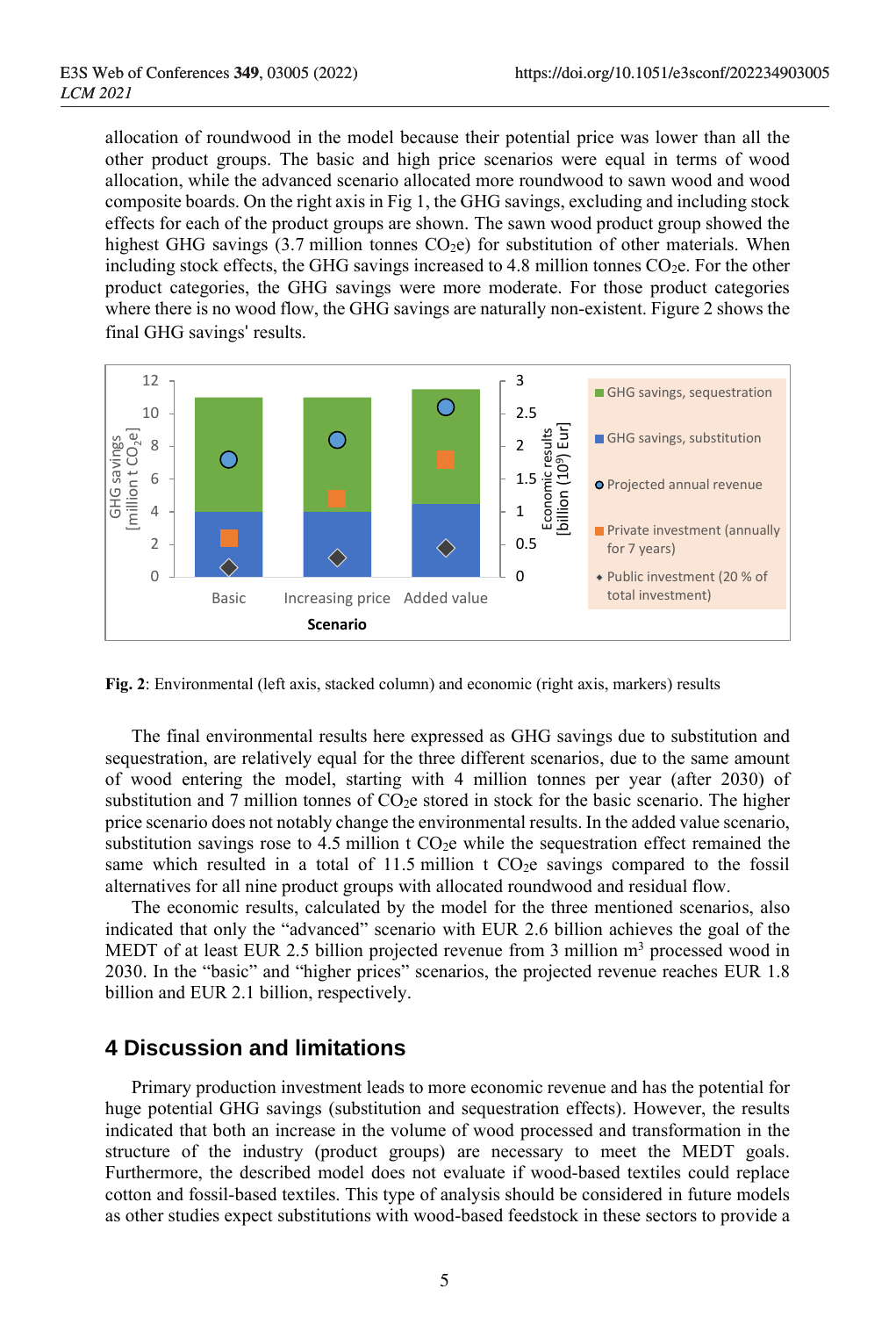large greenhouse gas savings [13]. The economic results also have not accounted for European carbon markets (ETS system) where the emission of  $CO<sub>2</sub>$  into the atmosphere from several sectors are traded. These markets were not considered, as currently the non-ETS sectors cannot trade saved  $CO_2$  emissions. The price for emission of 1 tonne of  $CO_2$  in 2020 was about EUR 25, however, in Sept 2021, the price for 1 tonne rose to approximately EUR 60/tonne and is expected to further increase as the EU "Fit for 55" [14] and the "Green deal" [15] become realized. GHG savings from sectors other than ETS-included are expected to become monetised with these policy changes. Monetization would further improve the economic soundness of wood processing facility investments in Slovenia. However, the calculations in this study did not account for external costs of climate change, which in Germany were calculated to be between 201 and 690 Euro/tonne CO<sub>2</sub> in 2021 [16]. Such cost calculations are not known in Slovenia but are relevant for policymakers as they reflect the societal cost of CO2 emissions.

The study is a bottom-up study, with a starting point on the building material levels. The market acceptance in Slovenia and export markets should be further investigated.

The method applied is cradle-to-gate LCA, where the use and end of life are not included, as these are well into the future and for most products investigated end of life is well after the year 2050.

The substitution effects are calculated with a static approach at the time of the study and do not take into account that the rest of the building and material sector also need to reach the Fit for 55 % goal within the year 2030 and net climate neutral in 2050. This means that the substitution effects are expected to be reduced in the future. However, the wood sector is also expected to reduce its fossil carbon footprint, such that in sum the future substitution effects are encumbered with large uncertainty but expected to decrease in absolute numbers.

The carbon uptake by growing trees has been calculated based on the biogenic carbon in the wood products in line with the Ecoinvent database employed. Fluctuations in forest carbon storage, especially below ground like in soil have not been investigated. We have assumed that the forestry, where the wooden building materials are coming from, are sustainably managed.

## **5 Conclusion and outlook**

This study aimed to investigate how the forest-based value chains (including construction) could help reach the Paris Agreement goals. We maximised the expected revenue of three different scenarios with 12 different product groups and modeled the associated environmental impacts (carbon footprint). Wood-based products store carbon for long periods and substitute for other high GHG emitting materials, thereby creating the potential for keeping GHG away from the atmosphere. The results indicate that Slovenia could reach the 55 % GHG emission reduction goal within 2030 using harvested wood resources to increase the number of durable wood products produced within the country. However, a realisation of these potential reductions through the use of wood products relies on the industry growth and restructuring within Slovenia, where fossil- and mineral-based material consumption would need to be replaced with wood and other natural, renewable material-based products. The required (high) investment in the wood processing industry is expected to create increases in GDP (6 %) and employment (17 %) growth by 2030 but requires further research to verify these levels.

**Acknowledgment**: The authors gratefully acknowledge funding from the Horizon 2020 Framework Programme of the European Union; H2020 WIDESPREAD-2-Teaming (#739574) and the Republic of Slovenia, the Slovenian Research Agency (ARRS) for grant N1-0093 as well as Wood Industry